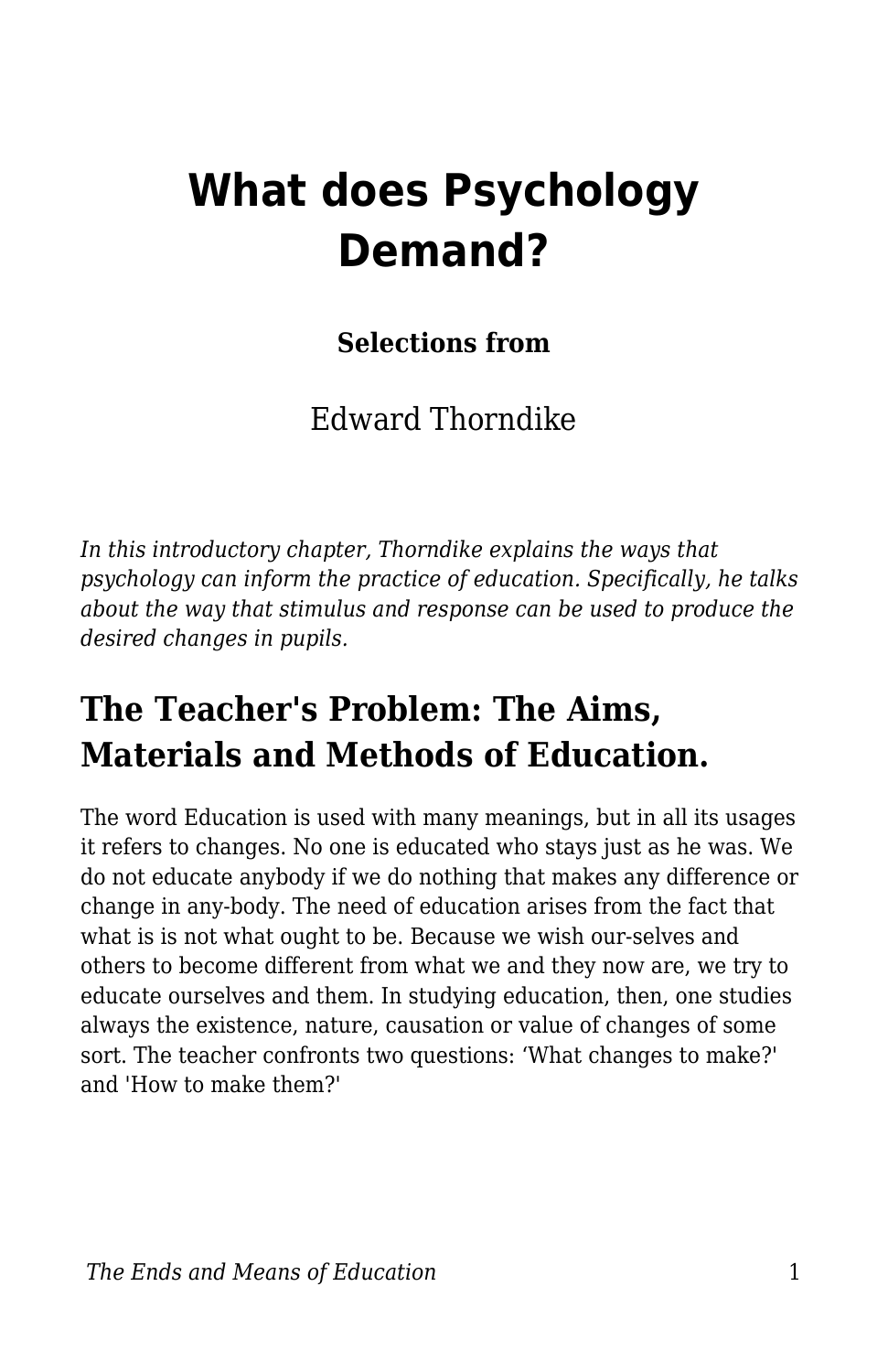#### **Reflection Question**

is there good reason to remove the first question from the domain of the educator?

The first question is commonly answered for the teacher by the higher school authorities for whom he or she works. The opinions of the educational leaders in the community decide what the schools shaII try to do for their pupils. The program of studies is planned and the work which is to be done grade by grade is carefuly outlined. The grammar-school teacher may think that changes in knowledge represented by the ability to read a modern language ought to be made in boys and girls before the high-school, but the decision is rarely his ; the primary teacher may be obliged to teach arithmetic although her own judgment would postpone giving the knowledge of numbers until the fifth or sixth grade.

What changes should be made in human nature by primary, grammar and high schools and why these and not other changes should be the aim of the schools, are questions usually answered under the heading 'Principles of Education.' How most efficiently to make such changes as educational aims recommend, is a question usually answered under the headings 'Principles of Teaching,' or 'Methods of Teaching,' or 'Theory and Practice of Teaching,' or 'Educational Psychology.' This book will try to answer this latter question, —to give a scientific basis for the art of actual teaching rather than for the selection of aims for the schools as a whole or of the subjects to be taught or of the general result to be gained from any subject. Not the *What* or the *Why* but the *How* is its topic.

It is not wise however to study the *How* of teaching without any reference to the *What* or the *Why*. If a teacher does not appreciate, at least crudely, the general aims of education, he will not fully appreciate the general aims of school education; if he does not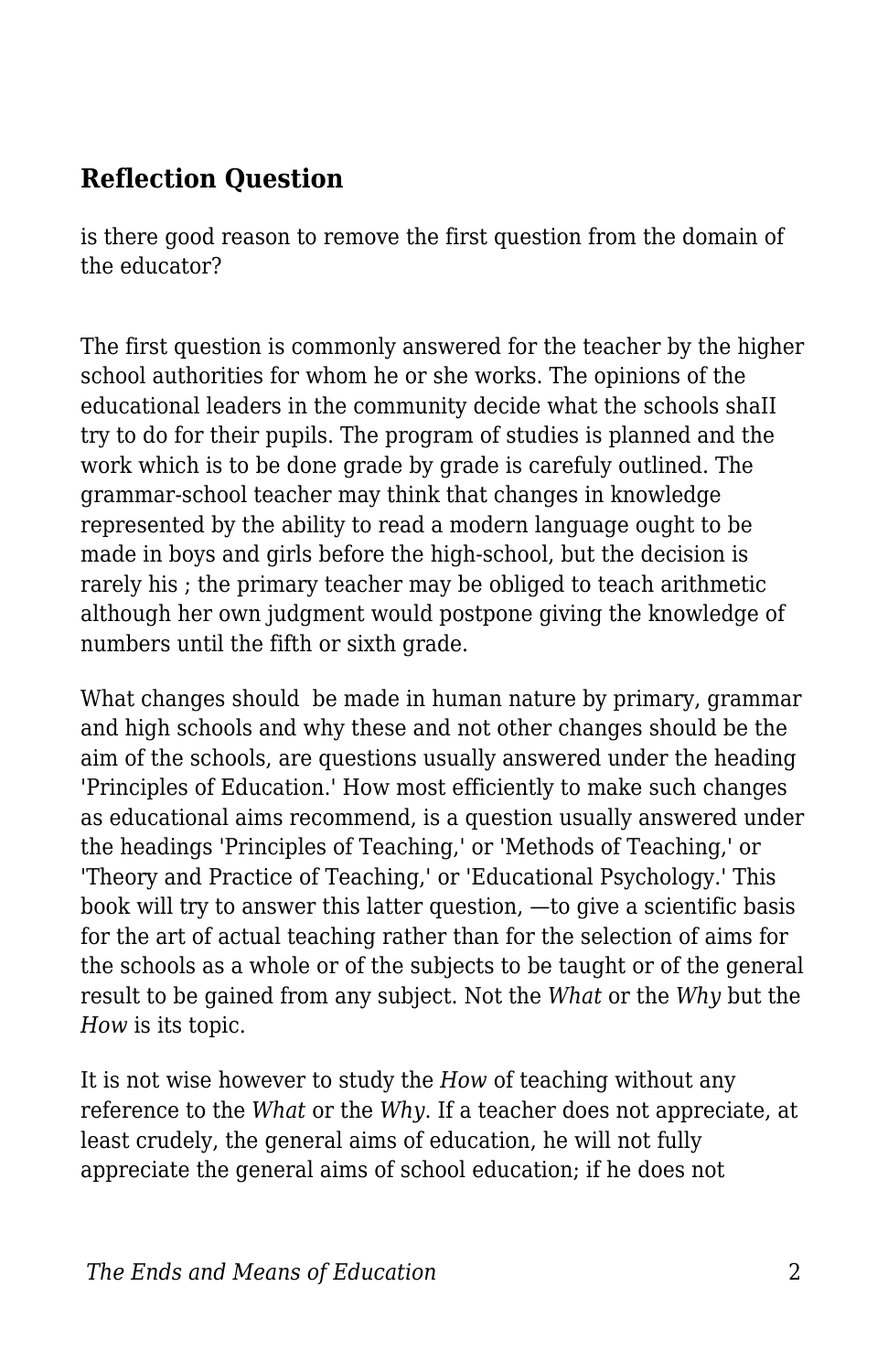appreciate the general aims of school education, he will not fully appreciate the aims of his special grade or of any one special subject; if he does not have fairly clear ideas of what the year's work as a whole or of what each subject as a whole ought to accomplish for the scholars, he will not know exactly what he is about in any particular day's work. The teacher must be something more than the carpenter who follows without reflection the architect's plan, or the nurse who merely administers the physician's prescriptions. His relation to the administration of the school system and the program of studies is more like that of the builder who is told to make the best house he can at a cost of ten thousand dollars, using three laborers, a derrick and such and such tools and providing especially for light, ventilation and protection against fire. Superior authorities say, 'Make the best boys and girls you can, using arithmetic, geography, school regulations and so on, providing especially for knowledge, good habits of thought, worthy interests, bodily health, noble feelings and honest, unselfish conduct.' The builder must often study how to dig a foundation, how to erect a frame, how to lay a floor and the like with reference to what is to be built; the teacher should often study how to utilize inborn tendencies, how to form habits, how to develop interests and the like with reference to what changes in intellect and character are to be made.

#### **Reflection Question**

Is this construction metaphor accurate or is teaching more accurately described by another metaphor?

The teacher should know about educational aims and values as well as about such principles of teaching as directly concern his own activities in the classroom. The next three pages will accordingly outline the essential facts concerning the ideals which, in the opinion of the best qualified thinkers, should be followed in American education, and throughout the book due attention will be given to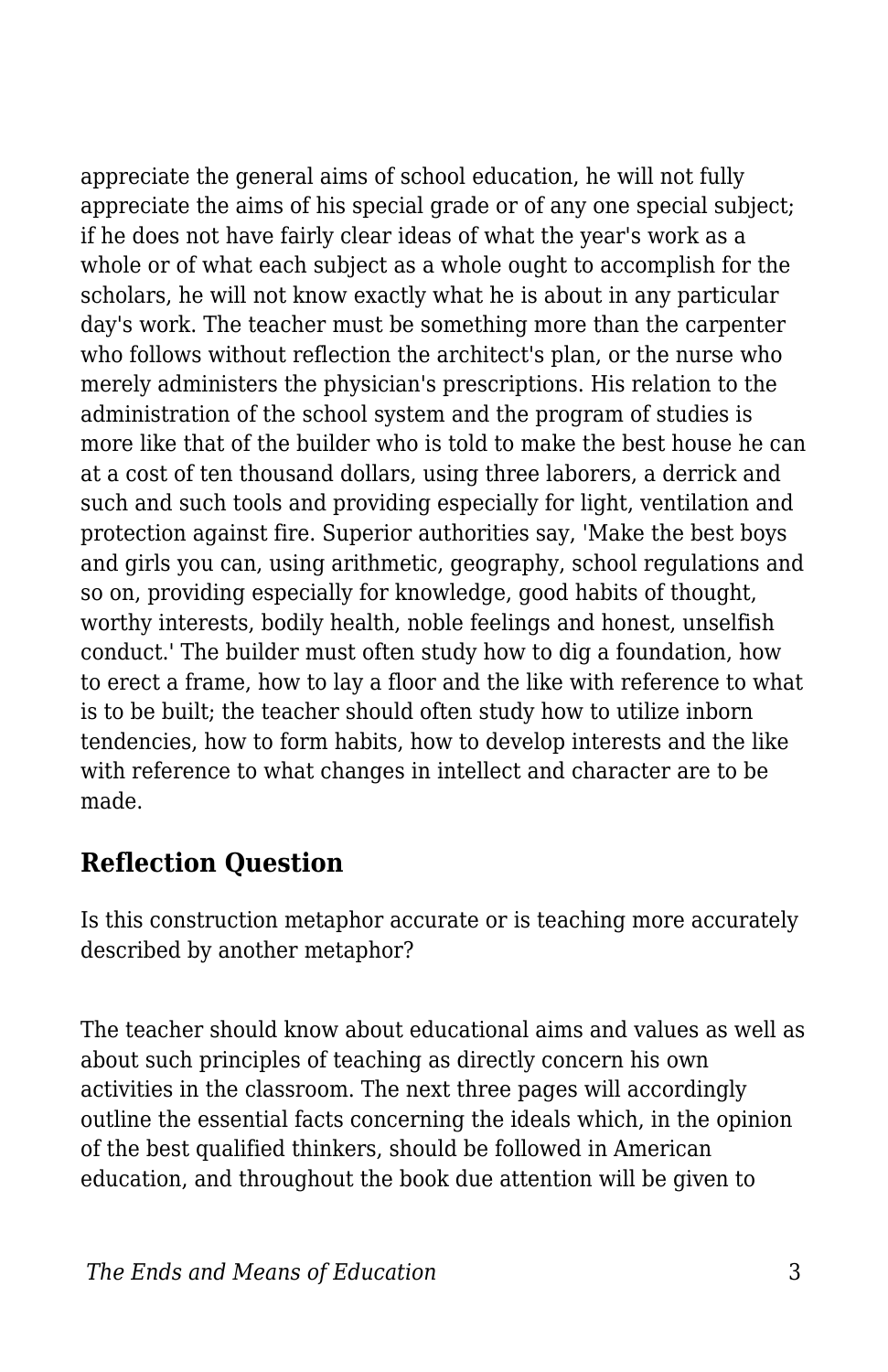such facts about the ends the teacher should seek as he needs to know to improve his teaching.

**The Aims of Education.—** Education as a whole should make human beings wish each other well, should increase the sum of human energy and happiness and decrease the sum of discomfort of the human beings that are or will be, and should foster the higher, impersonal pleasures.

#### **Reflection Question**

What kind of ethical framework can underly these aims?

These aims of education in general—good-will to men, usefuI and happy lives, and noble enjoyment—are the ultimate aims of school education in particular. Its proximate aims are to give boys and girls health in body and mind, information about the world of nature and men, worthy interests in knowledge and action, a multitude of habits of thought, feeling and behavior and ideals of efficiency, honor, duty, love and service. The special proximate aims of the first six years of school life are commonly taken to be to give physical training and protection against disease; knowledge of the simple facts 'of nature and human life; the ability to gain knowledge and pleasure through reading and to express ideas and, feelings through spoken and written language, music 'and other arts; interests in the concrete life of the world; habits of intelligent curiosity, purposive thinking, modesty, obedience, honesty, helpfulness, affection, courage\and justice; and the ideals proper to childhood.

The special proximate aims of school life from twelve to eighteen are commonly taken to be physical health and skill; knowledge of the simpler general laws of nature and human life and of the opinions of the wisest and best; more effective use of the expressive arts; interests in the arts and sciences, and in human life both as directly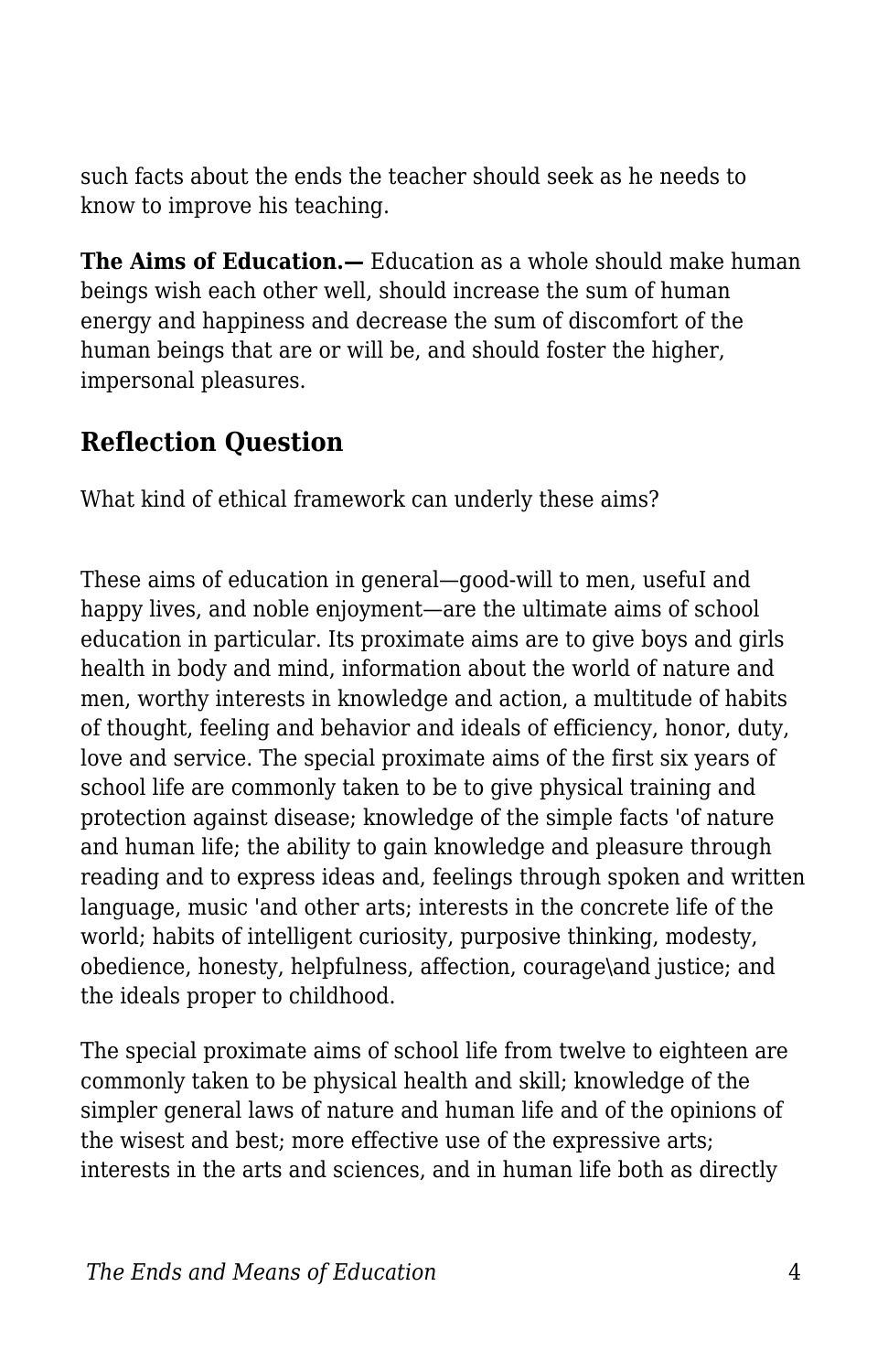experienced and as portrayed in literature; powers of self-control, accuracy, steadiness and logical thought, technical and executive abilities, cooperation and leadership; habits of self-restraint, honor, courage, justice, sympathy and reverence; and the ideals proper to youth.

With respect to the amount of emphasis upon different features of these general ideals, the best judgment of the present rates of practical ability somewhat higher and culture of the semi-selfish sort somewhat lower than has been the case in the past. No sensible thinker about education now regards the ability to support oneself as a mean thing. Every one must gain power at school as well as at home to pull his own weight in the boat, to repay in useful labor what the world gives him in food and shelter. The cultured idler is as one-sided as the ignorant and clownish worker and may be even more of a danger to the world. The schools must prepare for efficiency in the serious business of life as well as for the refined enjoyment of its leisure.

The best judgment of the present gives much more weight than has been the case previously to health, to bodily skill and to the technical and industrial arts. The ideal of the scholar has given way to the ideal of the capable man—capable in scholarship still, but also capable in physique and in the power to manipulate things.

Very recently thinkers about education have dwelt more and more upon the importance of aiming not only to prepare children for adult life and work but also to adapt them to the life of childhood itself. Aim more to make children succeed with the problems and duties of childhood and less to fit them for the problems and duties of twenty years after; let education adapt the child to his own environment as well as to some supposed work of his later years—such are the recommendations of present-day theories of education.

In actual practice aims often conflict. A gain in knowledge may mean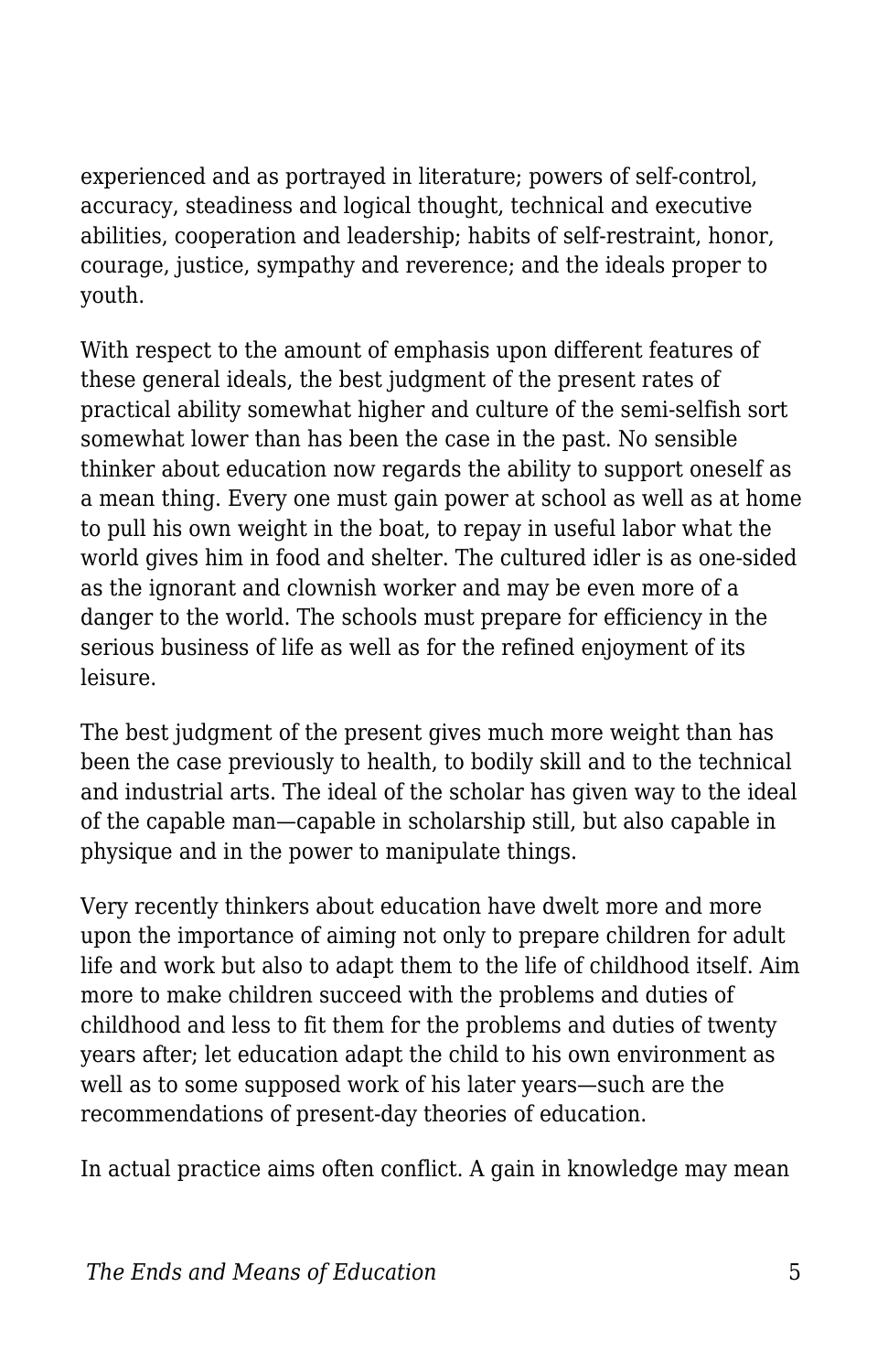a loss in health; to arouse ideals may mean less time for drill in correct habits; in zeal for the development of love of the beautiful the interest in the dry, cold facts of science may have to be neglected. The energy of any teacher, and of scholars as well, is limited. All that can be expected is that none of the aims of school education shall be wilfully violated and that energy should be distributed among them all in some reasonable way.

The degrees of emphasis on the different proximate aims vary (1) with the nature of the individual to be educated and ( 2) with the nature of the educational forces besides the school which are at work. Thus (I) the emphasis in a school for the feeble-minded is not the same as in an ordinary school; the emphasis in a high school representing a selection of the more . ambitious, intellectual and energetic is not the same as in a school where the selection is simply on the basis of the ability of the parents to pay tuition. (2) The emphasis in a primary school attended by the children of recent immigrants will differ from that in a school in a suburb inhabited by American professional and business families. A high school in a farming community in the Southwest should not pattern its ideals after those proper to a school in New York City.

#### **Reflection Question**

Is the previous paragraph a justification for oppression?

**The Special Problem of the Teacher.—** It is the problem of the higher authorities of the schools to decide what the schools shall try to achieve and to arrange plans for school work which will attain the desired ends. Having decided what changes are to be made they entrust to the teachers the work of making them. The special problem of the teacher is to make these changes as economically and as surely as is possible under the conditions of school life. His is the task of giving certain information, forming certain habits, increasing certain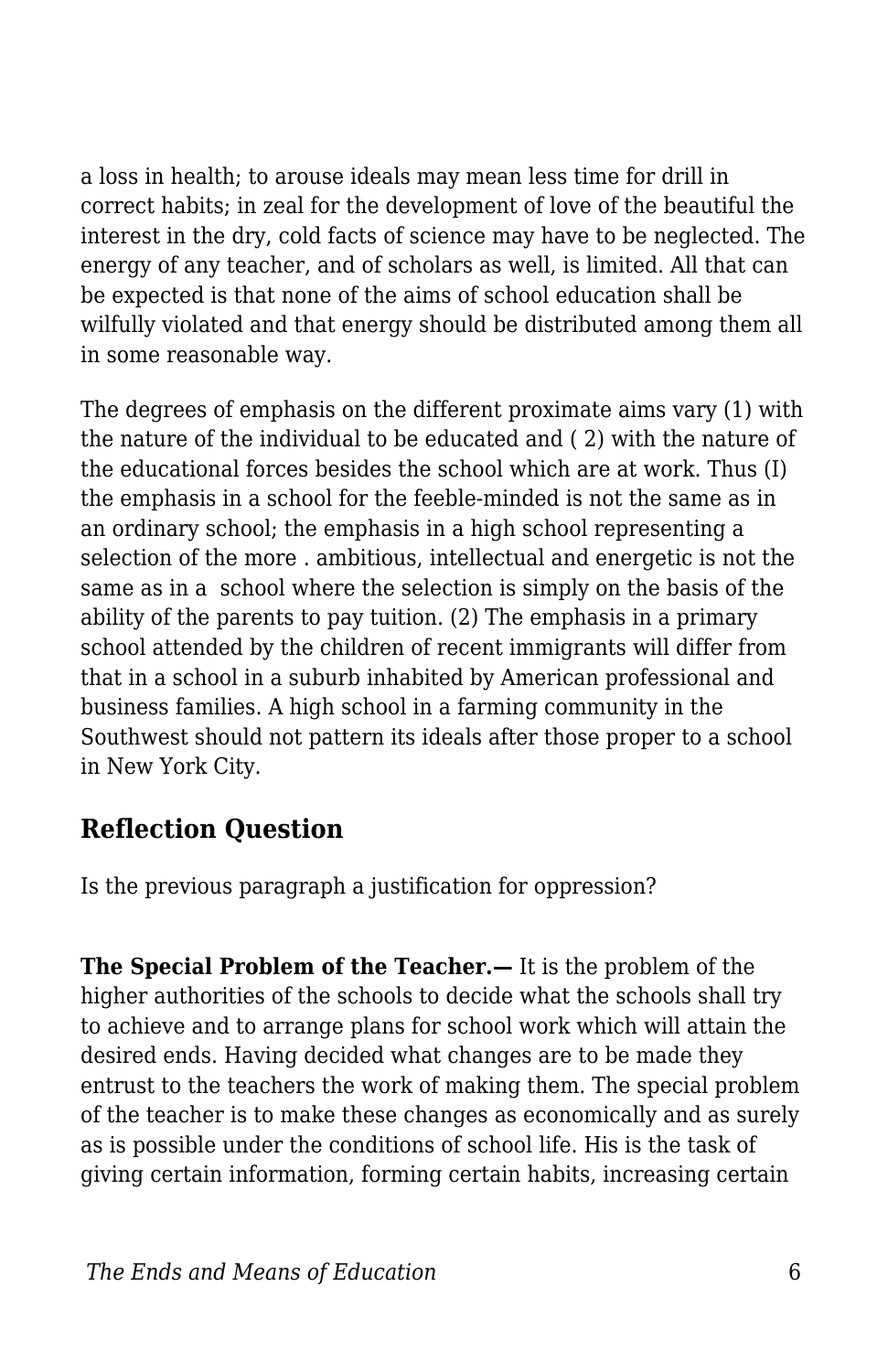powers, arousing certain interests and inspiring certain ideals.

The study of the best methods of doing so may be carried to almost any degree of detail. The principles of teaching may mean the general principles applicable to the formation of all habits or the highly specialized rules of procedure for forming the habit of correct use of *shall* and *will*; they include the laws valid for the acquisition of any knowledge and the discussion of the particular difficulties in teaching the spelling of *to, two* and *too.* But the problem is always fundamentally the same:—Given these children to be changed and this change to be made, how shall I proceed? Given this material for education and this aim of education, what means and methods shall I use?

## **Psychology and the Art of Teaching**

**The Scientific Basis of Teaching.—**The work of teaching is to produce and to prevent changes in human beings; to preserve and increase the desirable qualities of body, intellect and character and to get rid of the undesirable. To thus control human nature, the teacher needs to know it. To change what is into what ought to be, we need to know the laws by which the changes occur. Just as to make a plant grow well the gardener must act in accordance with the laws of botany which concern the growth of plants, or as to make a bridge well the architect must act in accordance with the facts of mechanics concerning stresses and strains, or as to change disease into health the physician must act in accordance with the laws of physiology and pathology, so to make human beings intelligent and useful and noble the teacher must act in accordance with the laws of the sciences of human nature.

The sciences of biology, especially human physiology and hygiene, give the laws of changes in bodily nature. The science of psychology gives the laws of changes in intellect and character. The teacher studies and learns to apply psychology to teaching for the same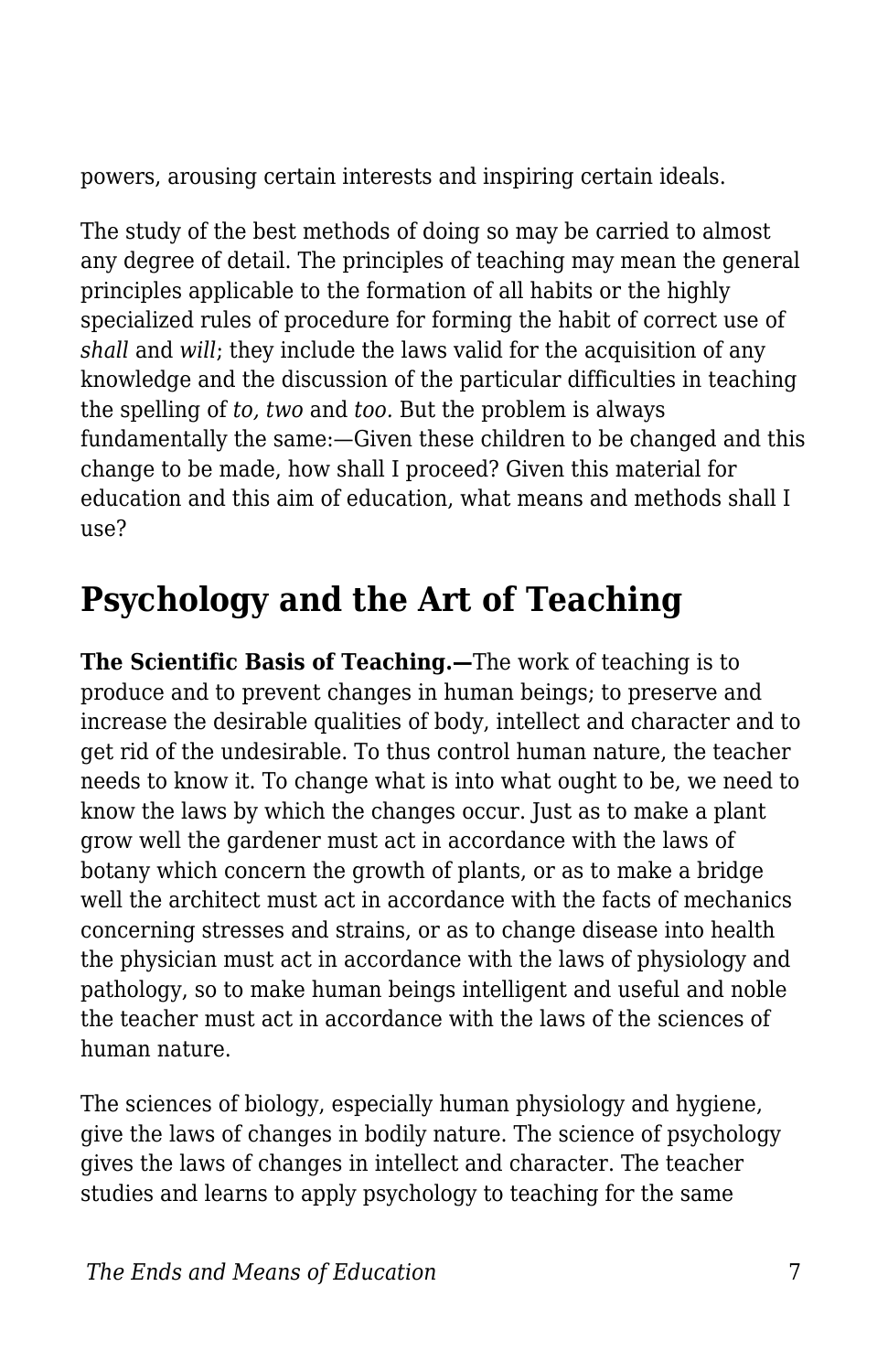reason that the progressive farmer studies and learns to apply botany; the architect, mechanics; or the physician, physiology and pathology.

**Stimulus and Response.—**Using psychological terms, the art of teaching may be defined as the art of giving and withholding stimuli with the result of producing or preventing certain responses. In this definition the term stimulus is used widely for any event which influences a person,—for a word spoken to him, a look, a sentence which he reads, the air he breathes, etc., etc. The term response is used for any reaction made by him. -a new thought, a feeling of interest, a bodily act, an; mental or bodily condition resulting from the stimulus. The aim of the teacher is to produce desirable and prevent undesirable changes in human beings by producing and preventing certain responses. The means at the disposal of the teacher are the stimuli which can be brought to bear upon the pupil,-the teacher's words, gestures and appearance, the condition and appliances of the school room, the books to be used and objects to be seen, and so on through a long list of the things and events which the teacher can control. The responses of the pupil are all the infinite variety of thoughts and feelings and bodily movements occurring in all their possible connections. The stimuli given by the teacher to arouse and guide the pupil's responses may be classified as:—

- 1. Stimuli under direct control.
	- A. The teacher's movements,—speech, gestures, facial expression, etc.
- 2. Stimuli under indirect control.
	- A. The physical conditions of the school,-air, light, heat, etc.
	- B. The material equipment of the school,-books, apparatus, \_specimens, etc.
	- C. The social conditions of the school,- the acts (including spoken words) of the pupils and the spirit which these acts represent.
	- D. The general environment,-acts of parents, laws, libraries, etc.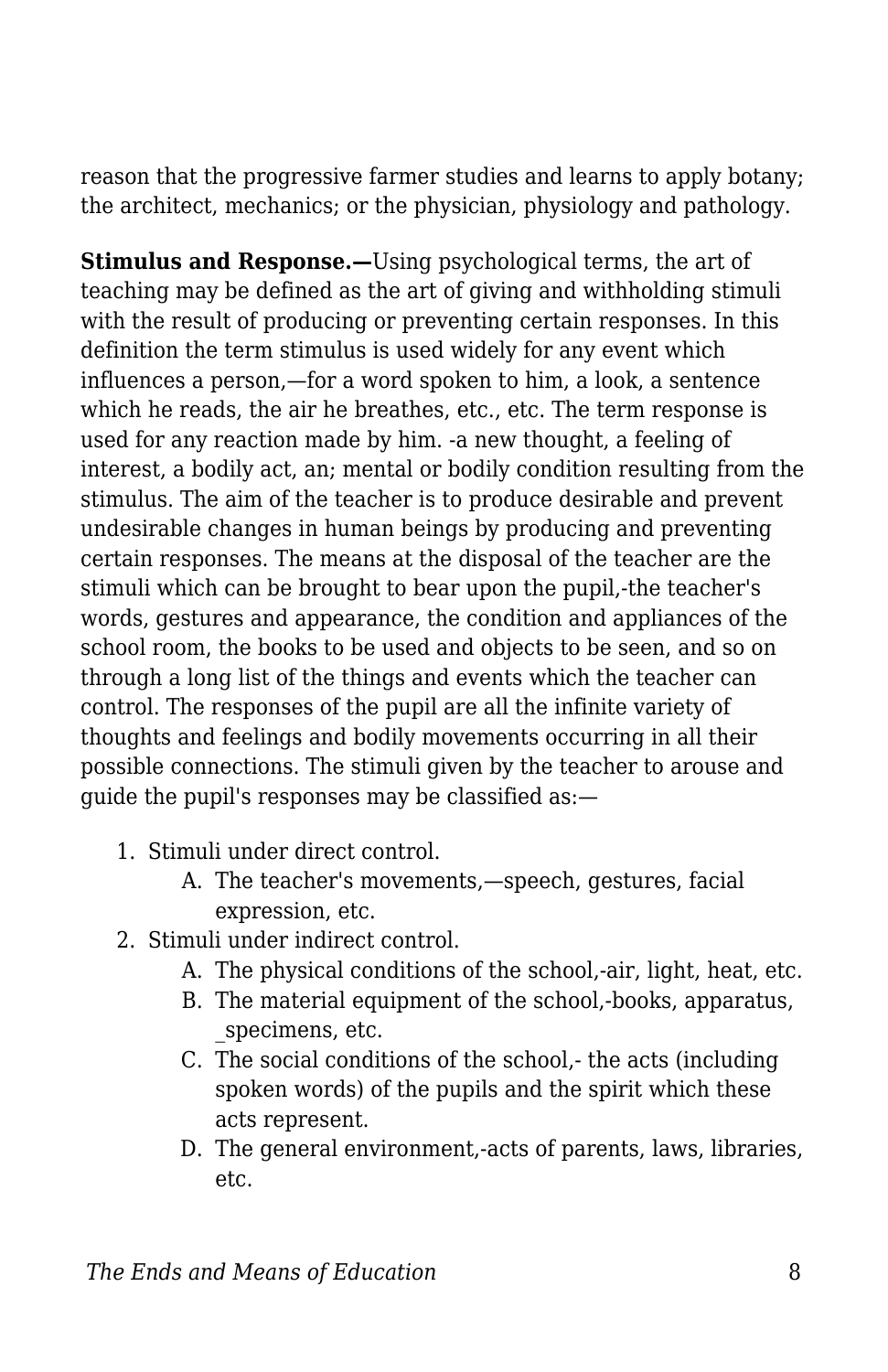The responses may be classified as:—

- A. Physiological responses, such as deeper breathing, sounder sleep, vigorous exercise and the like.
- B. Responses of knowledge, such as connecting a sense stimulus with an appropriate percept, abstracting one element from a complex fact or making associations of ideas.
- C. Responses of attitude, such as the connection of attention, interest, preference and belief with certain situations.
- D. Responses of feeling, such as connecting sympathy, love, hate, etc., with certain situations.
- E. Responses of action or of conduct and skill, connecting certain ·acts or movements with certain mental states.

**The Value of Psychology.—**If there existed a perfect and complete knowledge of human nature,—a complete science of psychology,—it would teII the effect of every possible stimulus and the cause of every possible response in every possible human being. A teacher could then know just what the result of any act of his would be, could prophesy just what the effect of such and such a page read or punishment given or dress worn would be,—just how to get any particular response, of attention to this object, memory of this fact or comprehension of that principle.

Of course present knowledge of psychology is nearer to zero than to complete perfection, and its applications to teaching must therefore be often incomplete, indefinite and insecure.

### **Reflection Question**

If Thorndike's characterization of psychology is accurate, can psychology have first principles?

The application of psychology to teaching is more like that of botany and chemistry to farming than like that of physiology and pathology to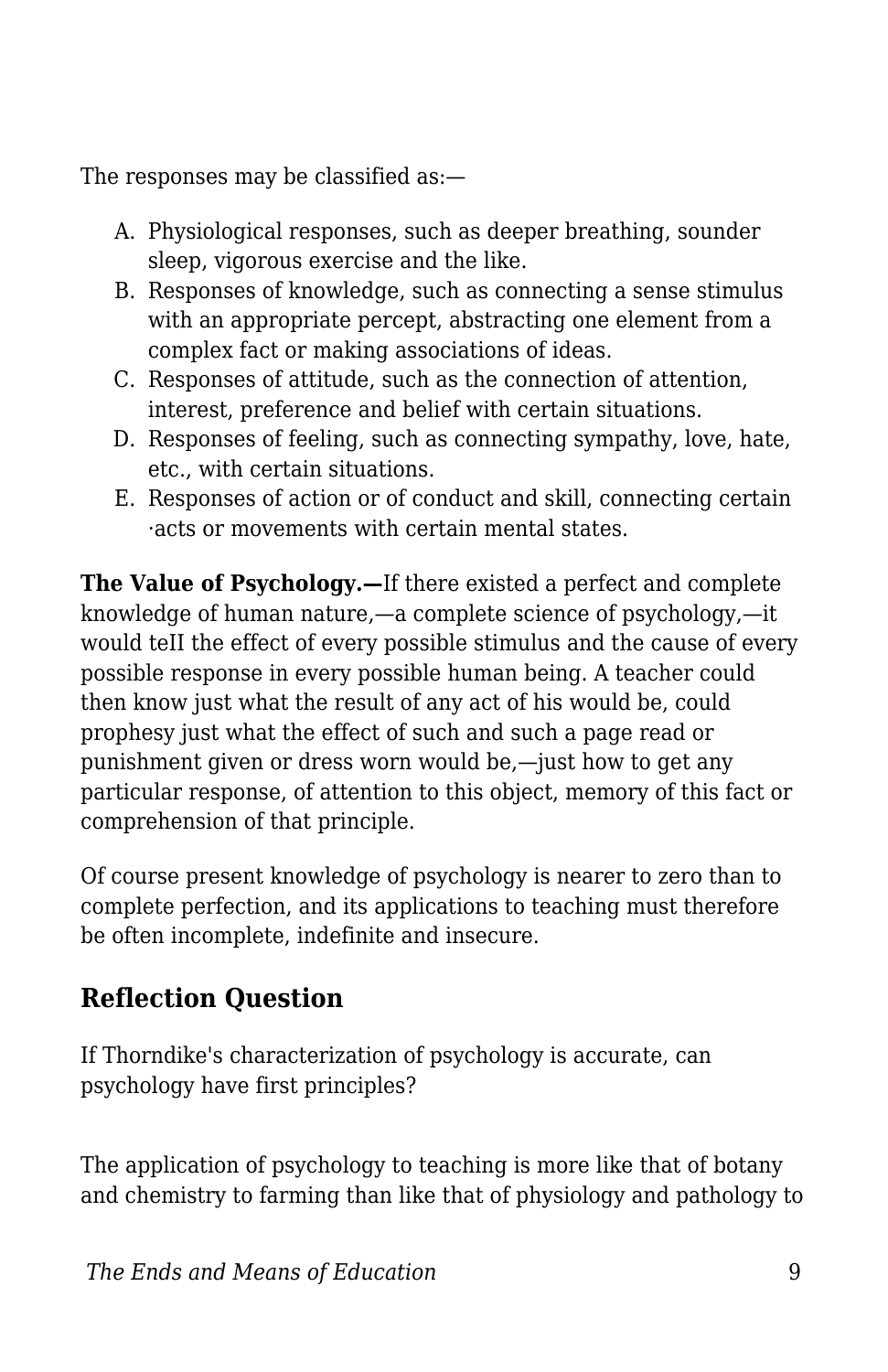medicine. Anyone of good sense can farm fairly well without science, and anyone of good sense can teach without knowing and applying psychology. Still, as the farmer with the knowledge of the applications of botany and chemistry to farming is, other things being equal more successful than the farmer without it, so the teacher will, other things being equal, be the more successful who can apply psychology, the science of human nature, to the problems of the school.

#### **Reflection Question**

What are the principle elements of Thorndike's philosophy of the ends and means of education?

#### **Attributions**

A complete copy of Thorndike's book can be found [here](https://archive.org/details/principlesofteac00thor/page/n5) [\[https://edtechbooks.org/-uHq\]](https://archive.org/details/principlesofteac00thor/page/n5)

A special thanks to A. Legrand Richards for his assistance in selecting this text.